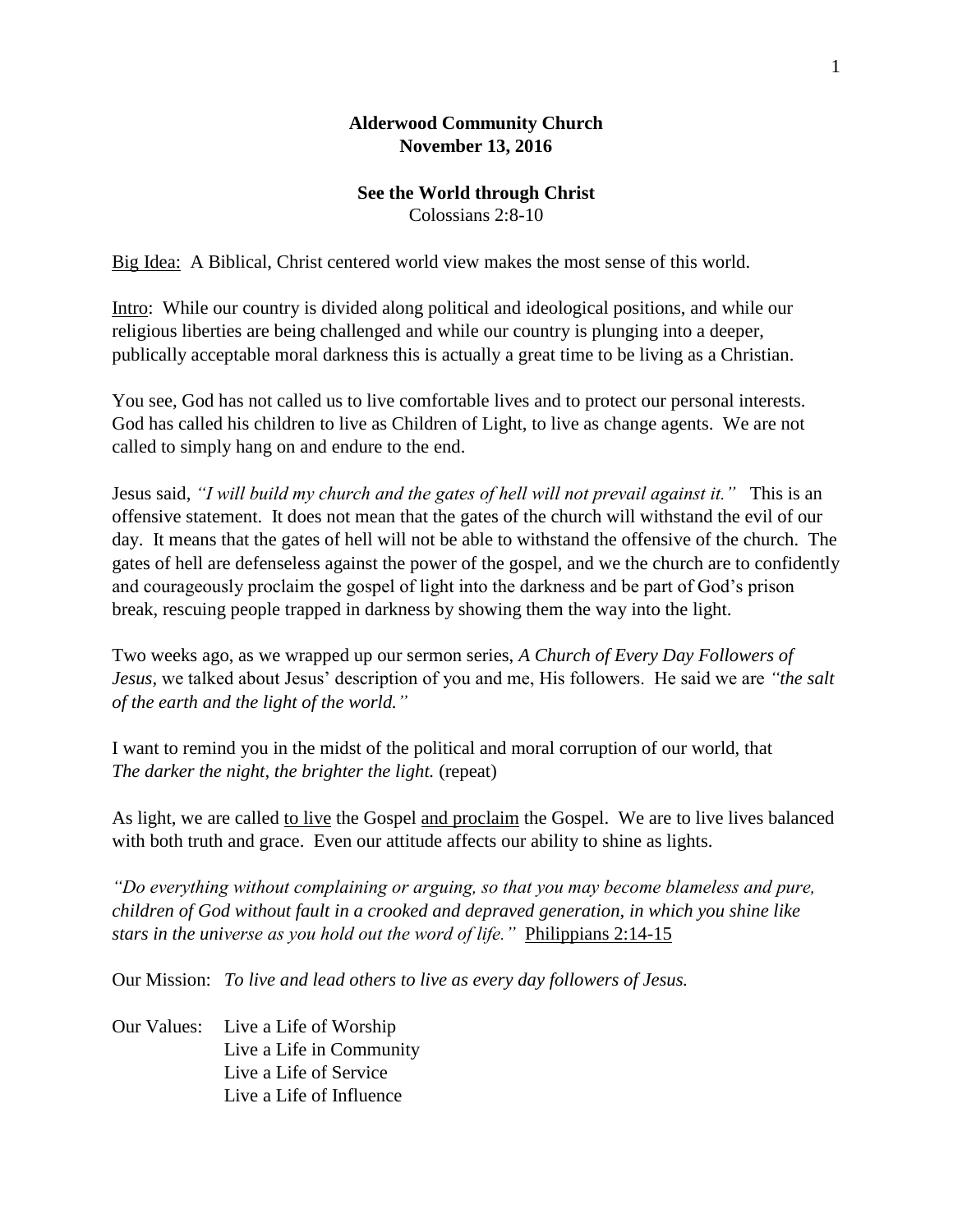If you were not here for all 4 of these sermons, please take the time to go to our website and watch, listen or read these sermons. They are foundational and directional for our church.

When we spoke about Living a Life of Worship on Sunday, Oct. 2, I spoke about our Sunday Morning Worship services and why we made changes to the style of musical worship in the 10:00 am and 11:30 am worship services. Bottom line is that we want to create worship services that will provide meaningful worship for both senior adults and young adults. What both have in common is our desire to come into the presence of the Lord and give him the praise and honor he deserves by choosing songs that have lyrics that magnify God and exalt Jesus Christ. The primary differences being style of music and volume. If you missed this sermon on Oct. 2 please go back and catch it.

But I do want you to know, regarding the volume in the 10:00 am and 11:30 am services, we have done our homework and carefully to monitor the volumes. While some have said it has hurt their ears, and we don't take that lightly, we are well below OSHA standards and are not anywhere close to damaging people's ears. We care deeply about people's spiritual as well as physical health. We have a brochure created to show you the OSHA standards and our research on the volume in our church, it is located on the sound booth. If the volume bothers you or your friends, please know that there are a few things to consider. The volume in the 8:30 am service as well as the song selection is designed with a more traditional/ blended format that is quieter than the 10:00 or 11:30 am service. If the 10:00 am or the 11:30 am is the only time that works for you to attend worship services here at ACC, you need to know that we have taken careful volume measurements, and as many buildings, there are hot spots and quieter spots. If you sit in the upper balcony it is 4db's quieter and if you sit under the balcony it is 6db's quieter. If you sit in the front right and left sections it is actually 3db's louder than the volume on the rest of the main floor. There are also ear plugs available for you at the sound booth as well.

In additional to our worship on Sunday mornings, I challenged you to commit to daily Bible reading and worship Christ in our obedience to his Word.

When we spoke about Living a Life in Community, we talked about the importance and role Life Groups and our upcoming Life Paths play in your spiritual growth. Some of you who are currently participating in a Life Group and you have the ability to lead, need to step up. If you are not involved in one, please make it a priority in your life and sign up and join a Life Group in January.

When we spoke about Living a Life of Service, I showed you how God has created each of us uniquely and shaped our lives differently. We all need to discover our SHAPE and begin serving others in the church and/or outside the church with the SHAPE God has given to us.

When We spoke about Living a Life of Influence, we looked at Jesus' description of each of his followers whom he called "the salt of the earth and the light of the world". We spend a good portion of our time explaining the use of the *"Influencing Your Relational World"* card. I've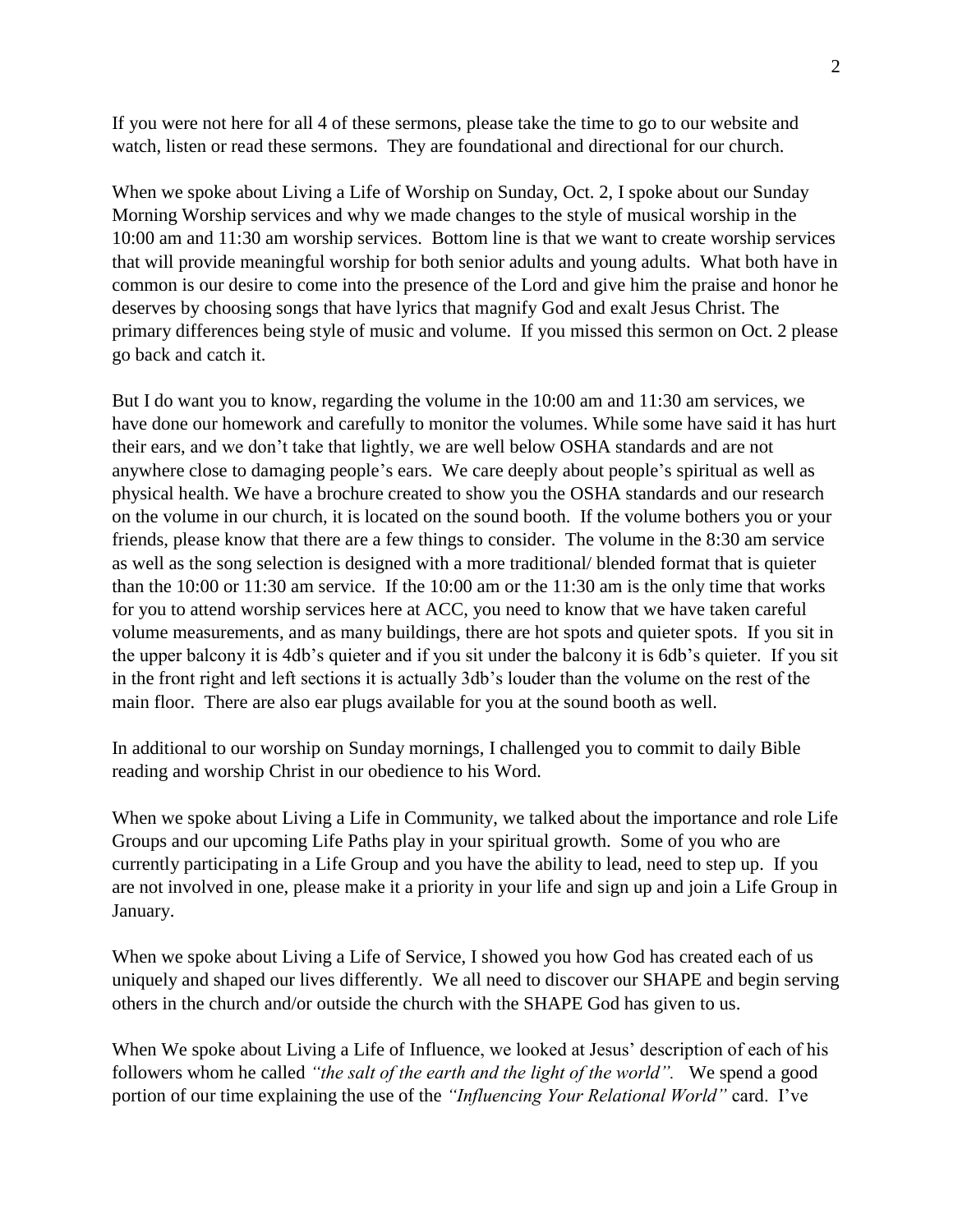filled my card out along with many of you. If you haven't filled it out, please do and begin praying and planning how God will use you to influence those he has sovereignly placed in your world.

\*Now this morning, we will be returning to our sermon series in Colossians, where we learn that Jesus Christ is Supreme, above and beyond all others and is Sufficient for our every need.

The church in Colosse was a growing church that was founded by a man named Epaphras, probably during Paul's three year stay in Ephesus. Later, when Paul was under house arrest in Rome, Epaphras came to him with a report that a dangerous new teaching was spreading through the church. At stake was the core doctrine of the Christian Faith – the Person of Jesus Christ. Paul wrote Colossians to put a stop to the heresy before it spread out of control. This heresy, or false teaching seemed to be the beginning of what later (in the  $2<sup>nd</sup>$  Century) developed into Gnosticism.

This error mixed Christianity with Jewish legalism and pagan mythology, the false teachers of Colosse had concocted an odd blend of religions. They taught that faith in Christ wasn't enough. True salvation came through knowledge gained by spiritual enlightenment. Jewish dietary laws, festivals, and rituals (2:16), along with asceticism, astrology, 'worship of angels,' and mystical 'visions' (2:18) were among the many rungs on the ladder to enlightenment. A snobbish mentality seeped into the church, dividing the congregation between the spiritual haves and have nots.

Perhaps this was their attempt to introduce Jesus into the intellectual discussions of the day, to make Christianity more palatable, to be 'contemporary' – but its effect was essentially to dethrone Christ. As commentator Curtis Vaughn has said, *"It gave Christ a place, but not the supreme place."*

Combining beliefs in this way is called *syncretism*, and it wasn't just a first-century problem. Christians in every generation have been tempted to season their theology to the taste of the current culture. The problem is Christ can't be mixed with the philosophies of the world. He stands alone.

## **\*Read: Colossians 2:1-10**

Big Idea: A Biblical, Christ centered world view makes the most sense of this world.

## **1. Don't Be Deceived! (2:8)** *See to it that no one takes you captive…*

#### **A. Be discerning**

This word *captive* - <u>literally means "to kidnap," or "to carry off as booty, or spoil of war."</u> To Paul, it was unthinkable that those who had been ransomed and set free through the blood of Christ should be vulnerable by ignorance and become prisoners of spiritual war.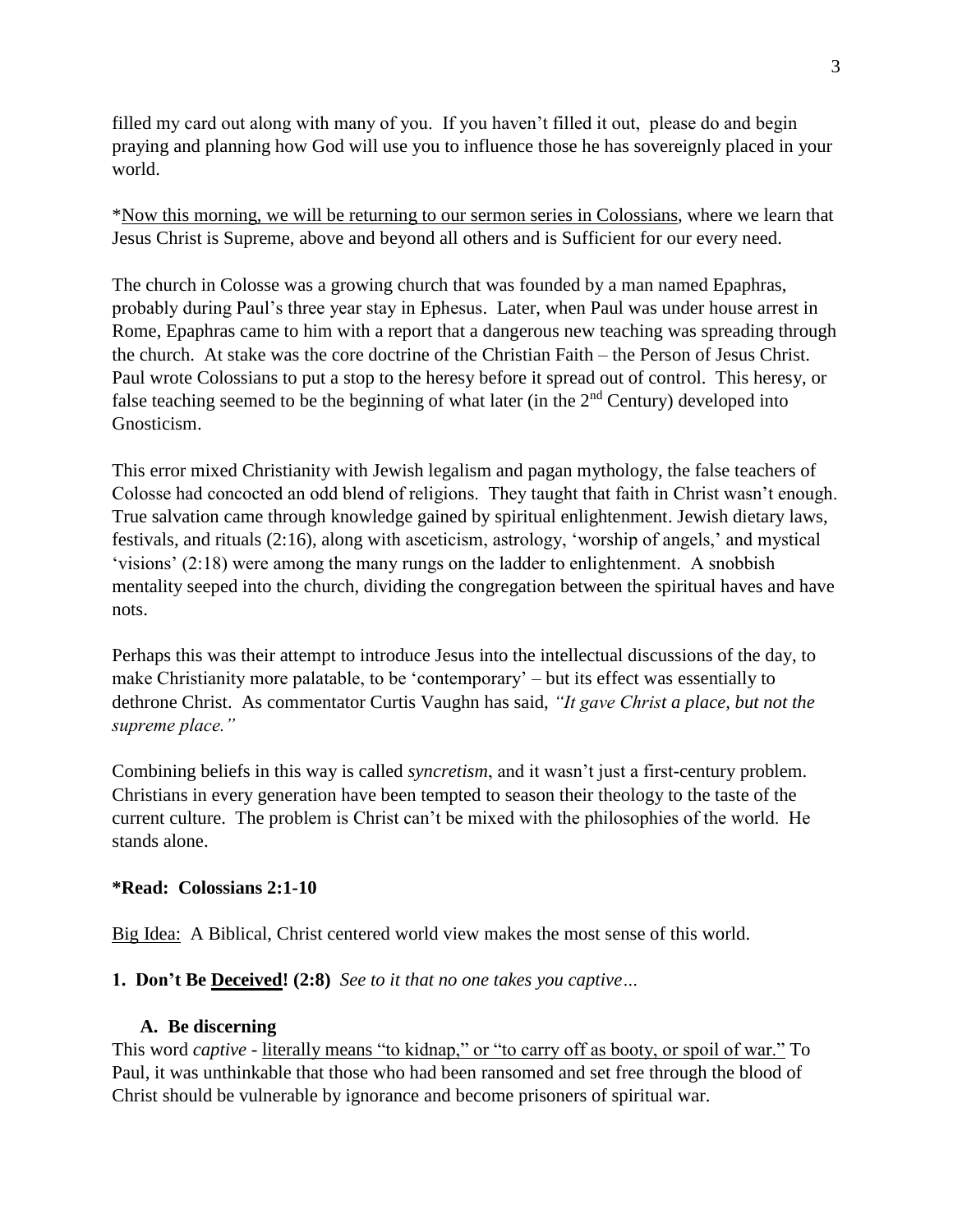*"But I am afraid that just as Eve was deceived by the serpent's cunning, your minds may somehow be led astray from your sincere and pure devotion to Christ."* 2 Corinthians 11:3

*"For though we live in the world, we do not wage war as the world does. The weapons we fight with are not the weapons of the world. On the contrary, they have divine power to demolish strongholds. We demolish arguments and every pretension that sets itself up against the knowledge of God, and we take captive every thought to make it obedient to Christ."* 

2 Corinthians 10:3-5

Five problems with this philosophy that the Colossians were facing:

- 1. Hollow empty, it is without content, without any basis, without truth and without power
- 2. Deceptive means "a deceit, fraud, or trick." This philosophy of the false teachers was not what it appeared to be. It sounded good and seduced the minds of those deceived by it, but it was a vapid illusion, it couldn't deliver on its promises.
- 3. Based on human tradition Basically, this teaching represented man's attempts to arrive at the truth, relying on speculation and reason rather than revelation from God to attempt to solve ultimate questions of life.
- 4. Based on basic principles of this world there are two possible meanings. (1) the word literally means "things in a row" and was used to describe the basic elements of the world: earth, fire, wind and water and later was used as the basic elements of words, the alphabet. Paul might be describing the false belief system of the Colossian errorists as rudimentary, too simplistic for mature spiritual adults. To accept their teaching would be to descend, to regress from the mature teaching of Scripture to the infantile teachings of an immature religion, based not on advanced thinking and wisdom but on silly and childish thoughts.

(2) In Jewish circles, the term "elements" often applied to supernatural beings who ruled over people. Some considered them demons. Paul may have be referring to angelic powers, which were incorrectly perceived as being in authority over the world. Whatever the specific interpretation, the elements were inferior. Christianity brought a higher and better system of worship to its believers.

5. Not based on Christ - Perhaps more than the other evaluations, this one points to the heart of the danger. The philosophy was not "according to Christ." It was incompatible with Christ and contrary to the work he did on the cross. This reason alone would be enough to invalidate the teaching, but collectively these descriptions decisively expose the nature of the philosophy.

Christ is the one in whom God exclusively is to be found, the one through whom the world was created and through whom it is redeemed, and the one who has decisively defeated all the hostile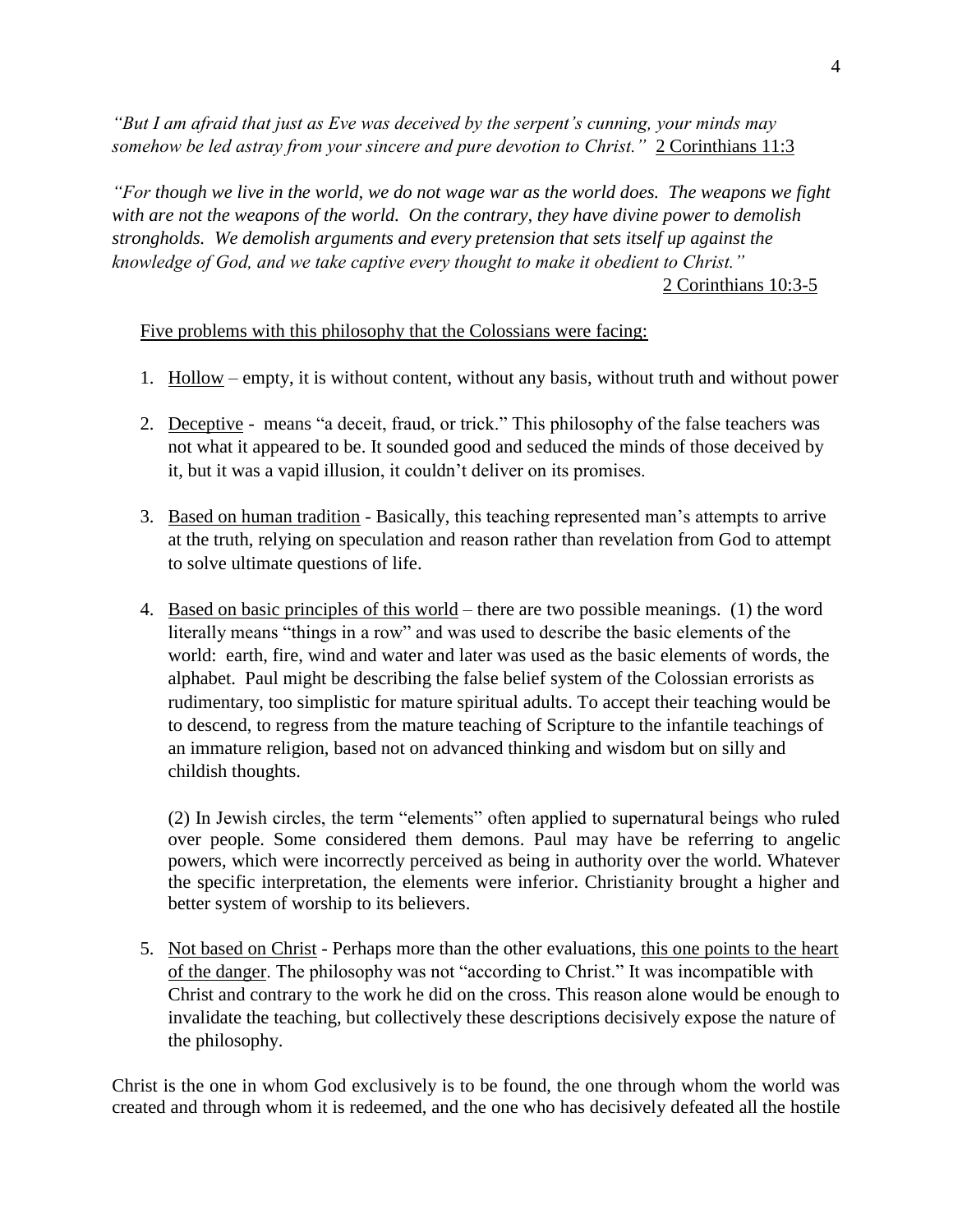powers. Any teaching that in any way detracts from Christ's exclusive role is by definition both wrong and ineffective. The teachers themselves are probably not denying that Christ was central to God's saving purposes. They seem rather to be arguing that certain practices must be added on in order to achieve true spiritual fulfillment. But, for Paul, in this case, addition means subtraction: one cannot "add" to Christ without, in effect, subtracting from his exclusive place in creation and in salvation history. (Douglas Moo)

## **B. Knowing what you believe and why you believe it is the best defense against false teachings and philosophies.**

*"But solid food is for the mature, who by constant use have trained themselves to distinguish good from evil."* Hebrews 5:14

It is important that you develop and understand a Biblical/Christ-centered worldview. A worldview comprises one's collection of presuppositions, convictions and values from which a person tries to understand and make sense of the world and life.

How does a person form their worldview? Every worldview starts with presuppositions – which are beliefs that one presumes to be true without supporting independent evidence from other sources or systems.

What are the presuppositions of a Christian worldview? Ron Nash summarizes this well, *"Human beings and the universe in which they reside are the creation of God who has revealed himself in Scripture."*

So the two major presuppositions of a Christian worldview: 1. We believe in the eternal existence of the personal, transcendent, triune God who created humans and the universe. 2. This God has revealed himself (his character, purposes and will) in the infallible and inerrant pages of his special revelation, the Bible, which is superior to any other source of revelation or human reason alone.

It is important that we apply our Christian worldview to the present day philosophies which we face.

## C. **Taking a look at a few of the present day philosophies:** (Transgenderism, Homosexuality and so-called Same Sex Marriage)

*What does the Bible say about Transgenderism?* Kevin DeYoung, The Gospel Coalition, September 8, 2016 (To read the actual blog with access to its links, click the link below.)

**[https://blogs.thegospelcoalition.org/kevindeyoung/2016/09/08/what-does-the-bible-say](https://blogs.thegospelcoalition.org/kevindeyoung/2016/09/08/what-does-the-bible-say-about-transgenderism/)[about-transgenderism/](https://blogs.thegospelcoalition.org/kevindeyoung/2016/09/08/what-does-the-bible-say-about-transgenderism/)**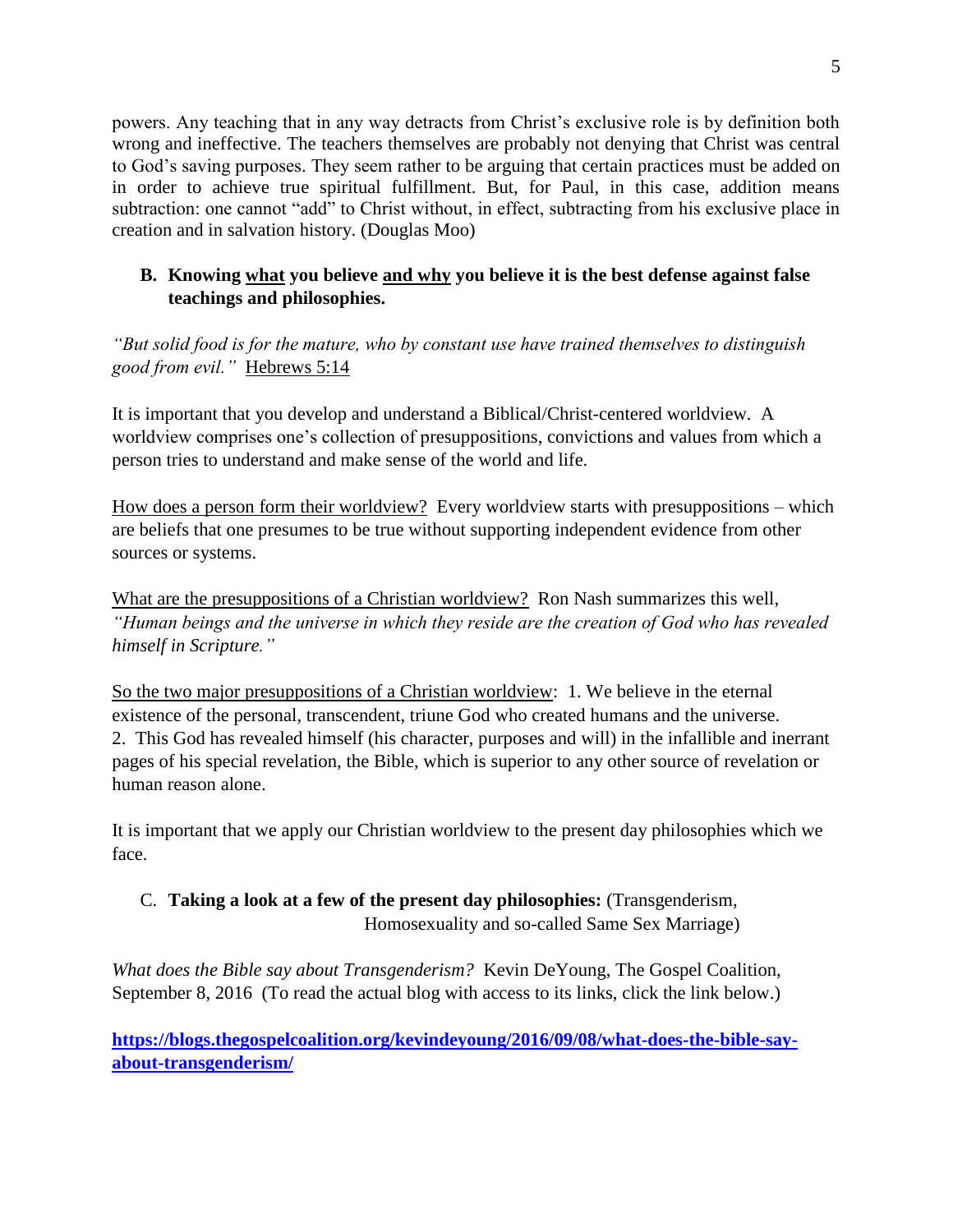Some would argue that the Bible says nothing about the explosion of the transgender phenomenon in the Western world. After all, there is no verse that says, "Thou shalt not transition from a man to a woman." But neither are there any verses that talk explicitly about gun violence, anorexia, waterboarding, fossil fuels, vaccines, GMOs, HMOs, or Pokemon Go. We should not expect the Bible to speak in 21st century terms to every 21st-century eventuality.

But that hardly means the Bible provides no guidance for Christians trying to make sense of our transgender moment. In fact, when it comes to transgenderism (and may I add homosexuality and marriage) the Bible actually has a lot to say—not by a prooftext here or there but by a rich and pervasive understanding of gender and sexual identity.

Obviously, transgenderism, as a cultural trend, is massively complex, touching on fields as disparate as genetics, fashion, medicine, law, education, entertainment, athletics, and religious liberty. We need Christians thinking through, and talking to, all of these issues. We also need Christians patiently loving, counseling, and befriending those who feel that their psychological identity as male or female contradicts their "assigned" biological sex. In asking the question, "What does the Bible say about transgenderism?" we are asking a question that can take us in a dozen different directions.

I want to focus on just one of those directions. If we are people of the Book—people who believe, like Jesus, that the Scripture cannot be broken [\(John 10:35\)](http://biblia.com/bible/esv/John%2010.35)—then the transgender question, if it is to yield fruitful responses in any of these areas, must start with a biblical understanding of male and female.

And what is that understanding?

In short, the Bible teaches that God made us male or female, and no matter our own feelings or confusion, we should act in accordance with the biological reality of God's good design. Transgenderism falls short of the glory of God and is not the way to walk in obedience to Christ.

There are three big Scriptural building blocks that leads to this conclusion:

#### **1. Gender Binary**

The Bible knows no other gender categories besides male and female. While men and women may express their masculinity and femininity in a wonderful diversity of ways, Scripture still operates with the binary categories of men and women. You are one or the other. The anomaly of intersex individuals does not undermine the creational design, but rather gives another example that we live in a fallen world because of the original sin in Genesis 3. Likewise, the eunuchs in Matthew 19 do not refer to sexless persons, but to men who were born without the ability to procreate or who were castrated, likely for a royal court (for more on the challenge of intersex, and the question of eunuchs, see Denny Burk, *What [Is the Meaning of Sex?](https://www.amazon.com/What-Meaning-Sex-Denny-Burk/dp/1433536099?tag=thegospcoal-20)*, 169-183).

The biblical understanding of male and female is more than just an assumption writ large on the pages of Scripture. We know from Genesis 1 and 2 that the categories of male and female are a part of God's design for humanity. Indeed, when God created the first human pair in his image,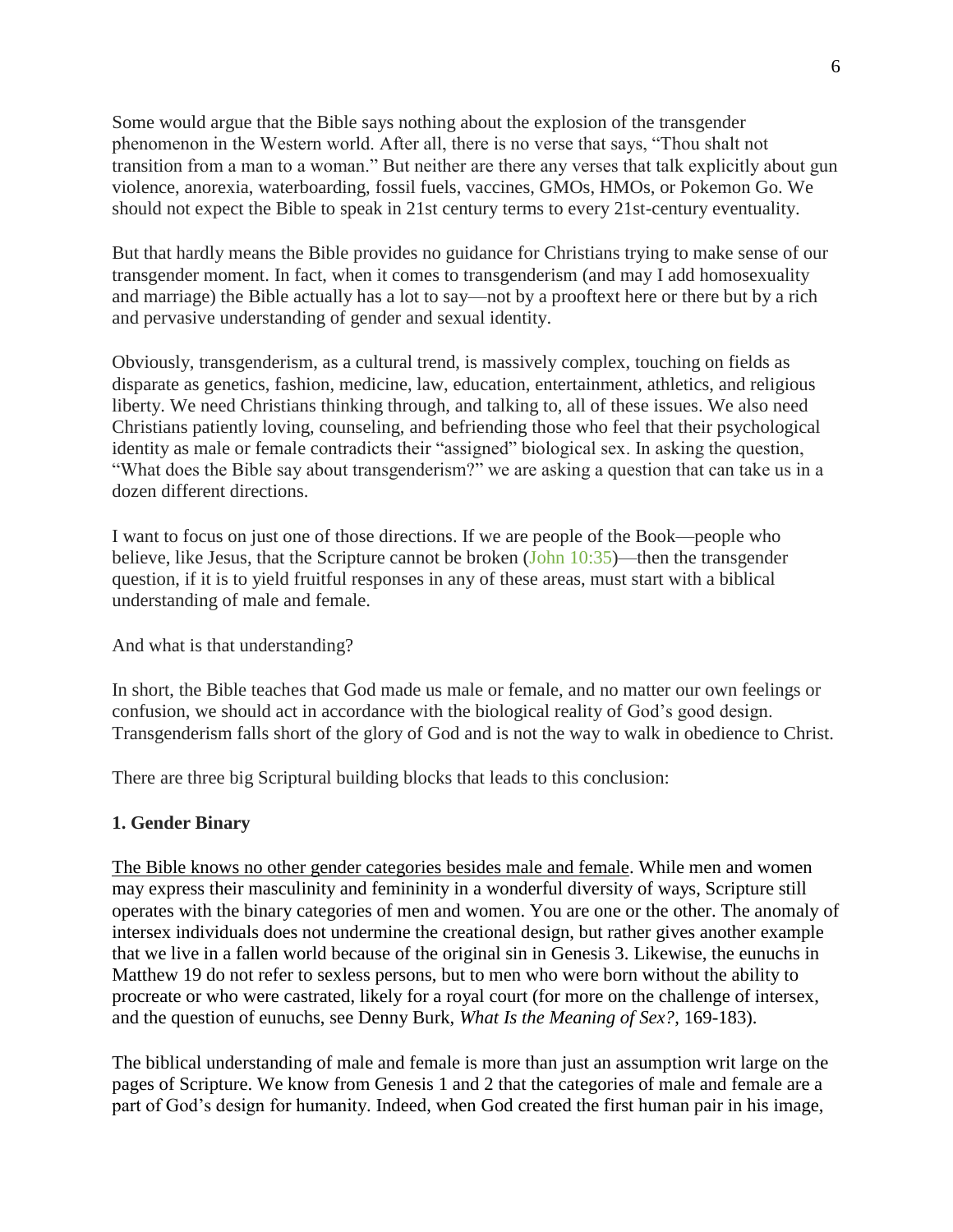he created them male and female [\(Gen. 1:27\)](http://biblia.com/bible/esv/Gen.%201.27). He made the woman to be a complement and help to the man [\(Gen. 2:18-22\)](http://biblia.com/bible/esv/Gen.%202.18-22). Far from being a mere cultural construct, God depicts the existence of a man and a woman as essential to his creational plan. The two are neither identical nor interchangeable. But when the woman, who was taken out of man, joins again with the man in sexual union, the two become one flesh [\(Gen. 1:23-24\)](http://biblia.com/bible/esv/Gen.%201.23-24). Dividing the human race into two genders, male and female—one or the other, not both, and not one then the other—is not the invention of Victorian prudes or patriarchal oafs. It was God's idea.

## **2. Gender Identity**

Someone with respect for Scripture may say at this point, "I agree that God makes as either male or female. But you are confusing biological sex with gender. I know transgender Christians who desire to embrace God's design for men and women, but they also believe that who God created them to be does not correspond with the sex assigned to them at birth." I don't doubt that there are persons like this out there (and in our churches). While some people embracing a transgender identity may do so on a lark, many strongly feel that only by living as the opposite sex can they full embrace their true self.

The question is not whether such persons and feelings exist. The question is whether the *is* of our emotional or mental state equals the *ought* of God's design. Most Christians reject this thinking in a host of other areas, from eating disorders to unbiblical divorces. We understand that following Christ means dying to ourselves [\(Matt. 16:24\)](http://biblia.com/bible/esv/Matt.%2016.24), being renewed in our minds [\(Rom.](http://biblia.com/bible/esv/Rom.%2012.2)  [12:2\)](http://biblia.com/bible/esv/Rom.%2012.2), and no longer walking as we once did [\(Eph. 4:17-18\)](http://biblia.com/bible/esv/Eph.%204.17-18). Being "true to ourselves" is always a false choice when it means going against God's Word.

The Bible teaches the organic unity of biological sex and gender identity. This is why male and female are (uniquely) the type of pair that can reproduce [\(Gen. 1:28;](http://biblia.com/bible/esv/Gen.%201.28) [2:20\)](http://biblia.com/bible/esv/Gen%202.20). It's why homosexuality—a man lying with a man as with a woman [\(Lev. 18:22\)](http://biblia.com/bible/esv/Lev.%2018.22)—is wrong. It's why the apostle Paul can speak of homosexual partnerships as deviating from the natural relations or natural function of male-female sexual intercourse [\(Rom. 1:26-27\)](http://biblia.com/bible/esv/Rom.%201.26-27). In each instance, the argument only works if there is an assumed equivalence between the biology of sexual difference and the corresponding identities of male and female.

## **3. Gender Confusion**

The third building block follows naturally from the other two. If the binary of male and female is God's idea, and if we are meant to embrace, by divine design, our biological and creational difference as men and women, then it stands to reason that the confusion of these realities would be displeasing to God. And so we see clearly in the Bible that men should not act sexually as women [\(Lev. 18:22;](http://biblia.com/bible/esv/Lev.%2018.22) [Rom. 1:18-32;](http://biblia.com/bible/esv/Rom.%201.18-32) [1 Cor. 6:9-10\)](http://biblia.com/bible/esv/1%20Cor.%206.9-10), that men should not dress like women [\(Deut.](http://biblia.com/bible/esv/Deut.%2022.5)  [22:5\)](http://biblia.com/bible/esv/Deut.%2022.5), and that when men and women embrace obviously other-gendered expressions of identity it is a disgrace [\(1 Cor. 11:14-15\)](http://biblia.com/bible/esv/1%20Cor.%2011.14-15). We do not have an inalienable right to do whatever we want with our physical selves. We belong to God and should glorify him with our bodies [\(1 Cor. 6:19-](http://biblia.com/bible/esv/1%20Cor.%206.19-20) [20\)](http://biblia.com/bible/esv/1%20Cor.%206.19-20).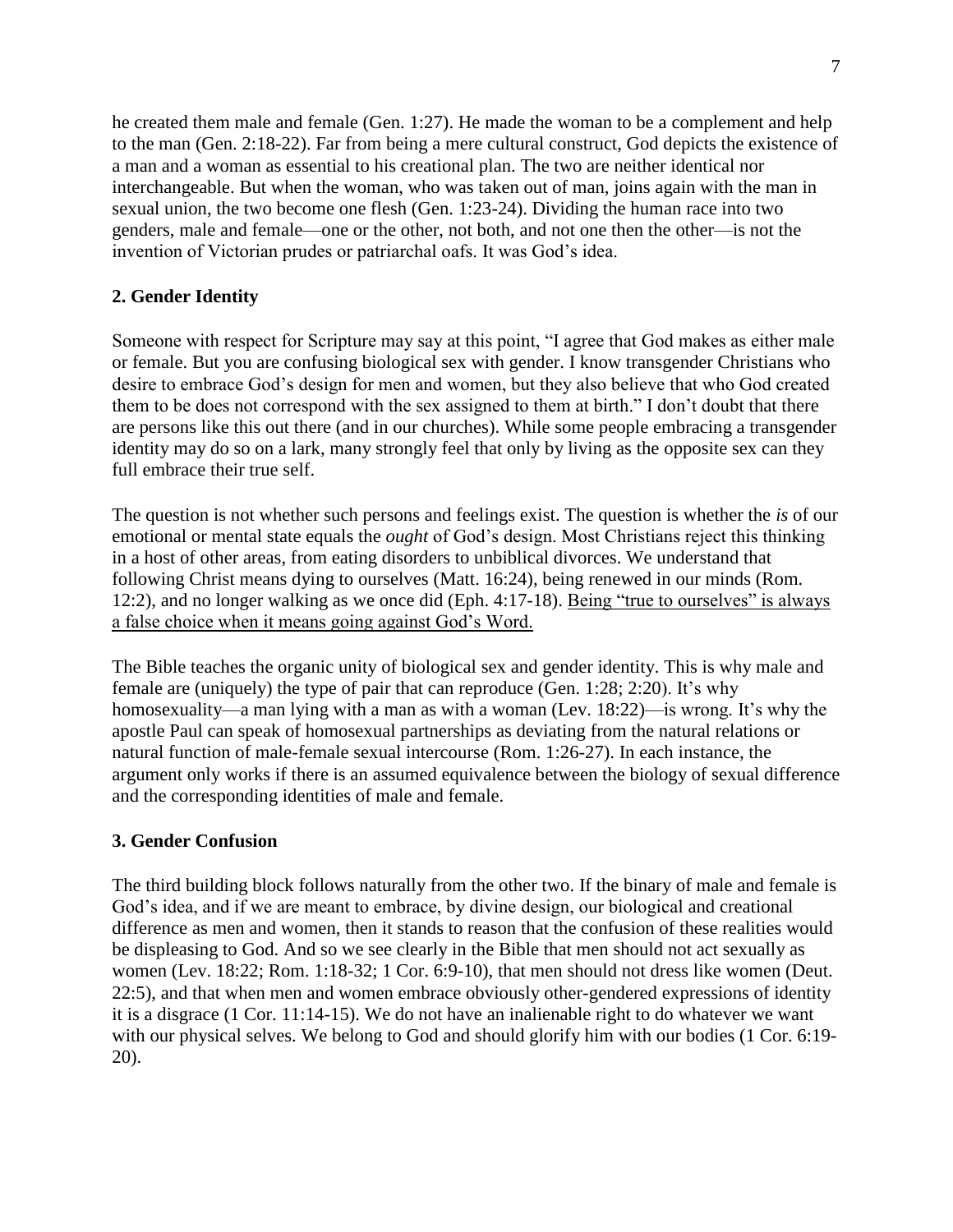*Trasngenderism, Outdoor School Policies, and How Christian Families Might Respond -* Randy Alcorn, Eternal Perspective Ministries, September 30, 2016 (To read the entire blog with access to its links, click the link below.)

#### <http://www.epm.org/blog/2016/Sep/30/transgenderism-outdoor-school>

Though it was foreseen for many years, nationwide legalized homosexual marriage was a long time in coming. I think we're beginning to see that now that it's here, it has broken down many restraining walls in our society. Consider the speed at which transgenderism and gender identity have grabbed hold of our culture, and even the world of our children and grandchildren.

Christian families in my hometown of Gresham, Oregon are feeling some of those effects after reading Oregon's new public school policies regarding transgender students. In particular he wrote about the school's policies regarding 6<sup>th</sup> Grade Outdoor school.

Question: Is it possible that my child will be placed in a cabin with a gender nonconforming or transgender student?

Yes. At Outdoor School we respect the gender identity asserted by the student. Sixth grade students that identify as male will be placed in male cabins. Student leaders that identify as male will lead male student cabin groups and be placed in male cabins. Sixth grade students that identify as female will be placed in female cabins. A student who was assigned a male gender at birth, and identifies as female, will be placed in a girl's cabin. A student who was assigned a female gender at birth, and identifies as male, will be placed in a male cabin.

A parent who attended a recent outdoor school meeting for teachers wrote, "Bottom line, ODS can't and won't assure teachers and parents that a sixth grade student will not be in a cabin with a high school student [cabin leader] of the opposite gender." (Another major concern for many families is that because students attending outdoor school are unable to phone home, if an issue does arise, they won't be able to contact their parents and express their concerns or discomforts)

Several families I know have prayerfully and thoughtfully decided to not have their children attend outdoor school this fall. Here's an example of how parents might graciously and respectfully communicate that choice. It was written by my daughter Angela, who gave me permission to share it. I believe it speaks truth and reflects grace:

We're sorry to say that we've decided our son won't be attending outdoor school this year. We read the new school district policy on transgender counselors and campers and we are aware of several situations that happened last year, and we're uncomfortable with potentially putting our son in that situation. Just so you know, we've had some great conversations with him about being respectful and kind to people who have different beliefs and make different choices than we do, but at this point we're just not comfortable sending him away for several nights with all of the unknowns created by this policy.

We're not sure how this will affect his grade, and want to be sure there's something else he can do to make up for it. Do you know if anything else will be offered on those days? Thanks for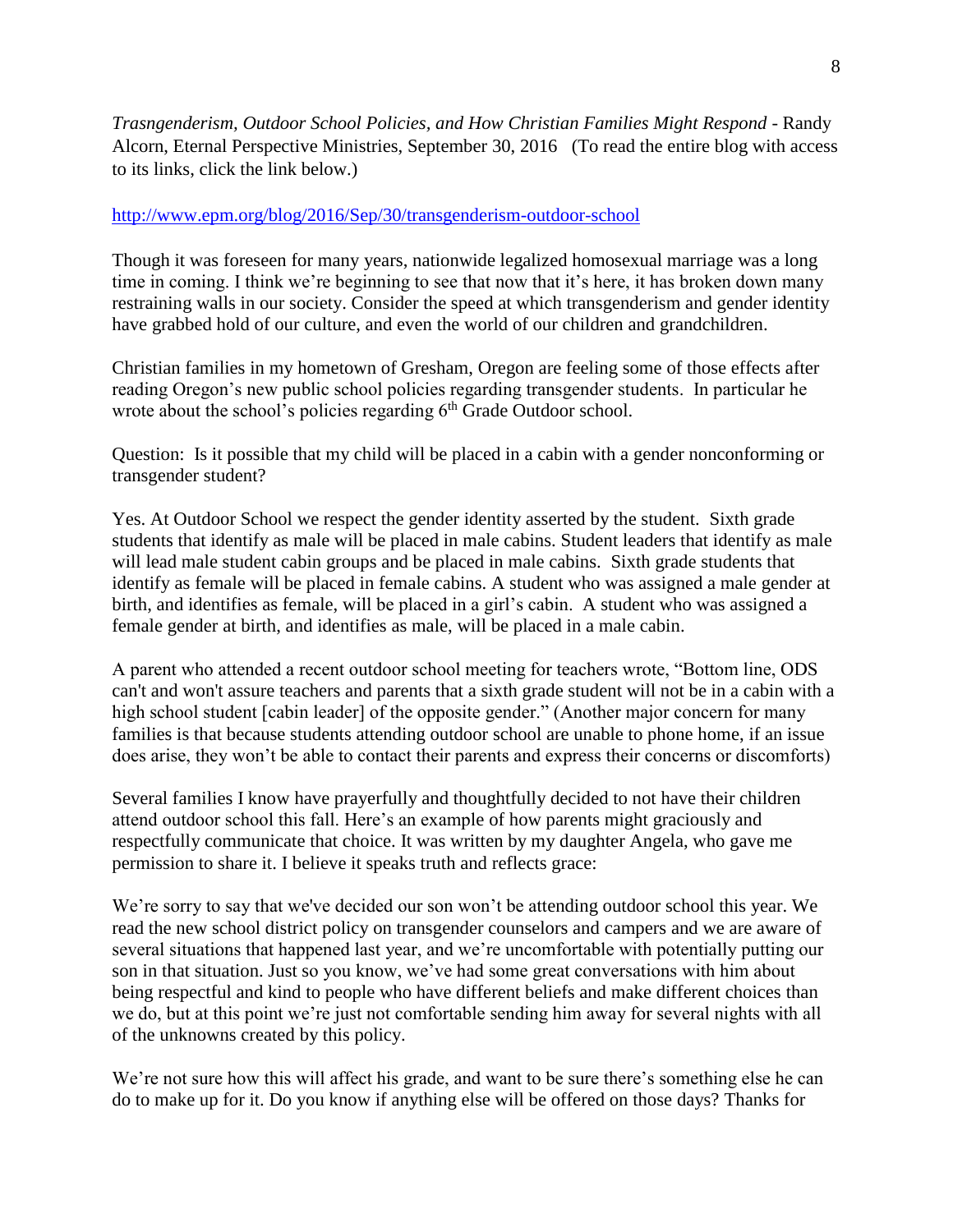understanding, and please let us know if you have any questions, as we'd love to keep an open dialogue with you about this.

Writing for the ERLC (Ethics & Religious Liberty Commission), [Andrew Walker recommends](http://erlc.com/resource-library/articles/obama-administration-issues-sweeping-transgender-decree-what-now) that parents think through their responses to new policies now rather than later, and establish a tipping point for their families:

What actions taken by your local school will be sufficient for you to re-evaluate public education? Is having a teacher reprimand your child for his or her belief about marriage, sex, and gender acceptable? Will you allow them to be in schools where bathroom policies are based on gender identity rather than biological sex? Are you uncomfortable with a biological male having access to the restroom and locker room that your daughter uses? Not establishing a tipping point could leave your child over-exposed to environments they shouldn't be in. Not thinking about a tipping point is irresponsible and will communicate carelessness about a child's education and Christian formation. It is advisable that spouses have a candid conversation and establish a line in the sand.

*How to talk to your kids about Gender* - Mark Spansel, The Gospel Coalition, April 14, 2015 (To read the entire blog with access to its links, click the link below.)

**<https://www.thegospelcoalition.org/article/how-to-talk-to-your-kids-about-gender>**

Books for further understanding:

*We Cannot Be Silent* – R. Albert Mohler, Jr. *What the Bible says about Homosexuality* – Kevin DeYoung *The Secret Thoughts of an Unlikely Convert* – Rosaria Butterfield *Think Biblically: Recovering a Christian Worldview –* John MacArthur

## **2. Jesus Christ is God. (2:9)** (Supremacy)

The '*fullness of deity'* was Paul's way of stating that Jesus is every bit God. He shares the very essence and nature and qualities that God the Father and God the Spirit possess.

*the fullness of God lives in Jesus in bodily form* – Jesus Christ was fully God and fully man.

Go back to Colossians 1:16-20 (Read)

So Paul's answer to the threat of false teaching is this: Jesus Christ is the creator of all things and He is supreme and therefore sufficient: why would you want to settle for anything or anyone else?

**3. In Christ, You Have Everything You Need. (2:10)** (Sufficiency)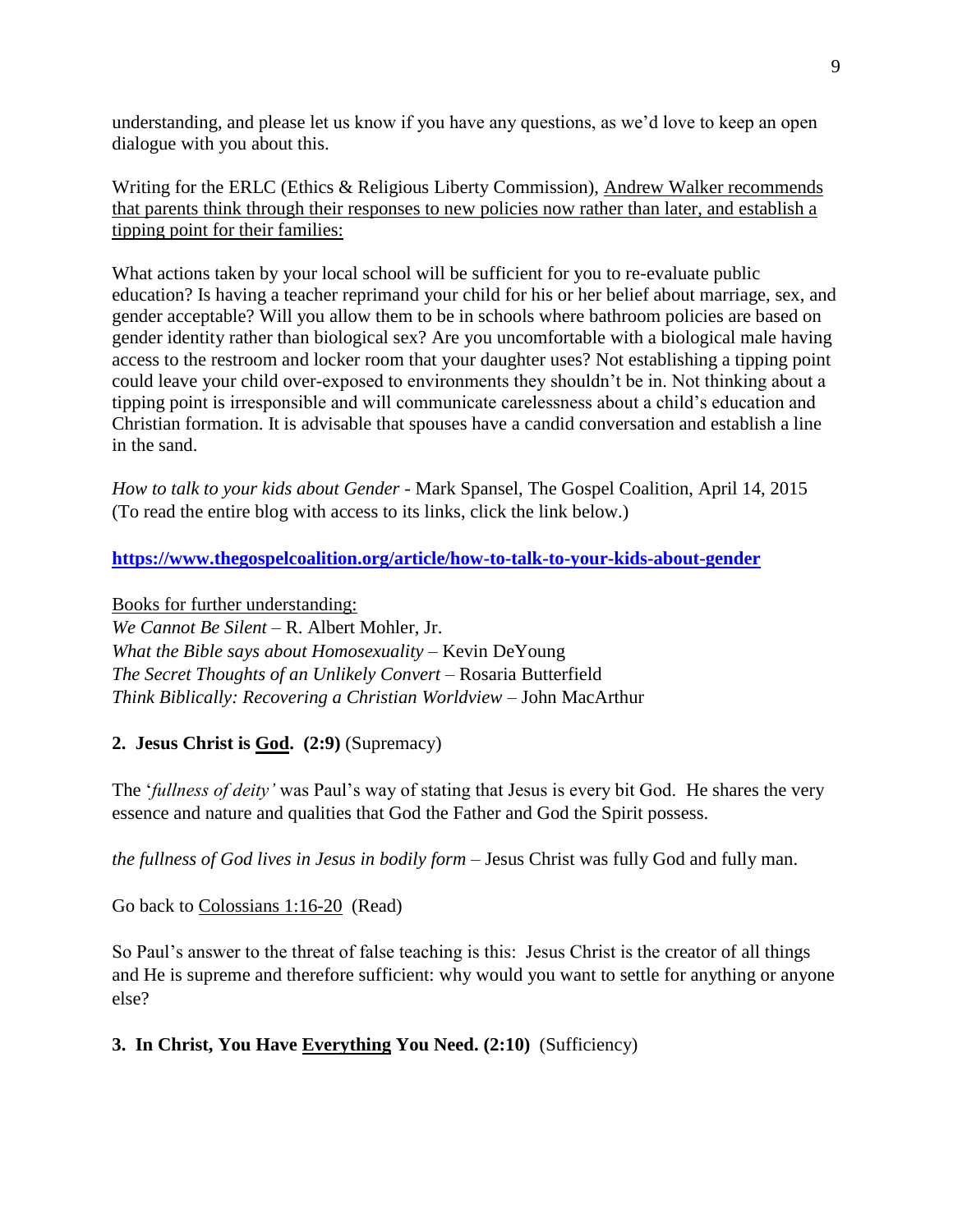Everything you need for this life (and the answers to the questions about this life) and eternity is found in Christ.

As a result of the Fall, man is in a sad state of incompleteness. He is spiritually incomplete because He is totally out of fellowship with God. He is morally incomplete because he lives outside of God's will. He is mentally incomplete because he does not know ultimate truth.

At salvation, believers become "partakers of the divine nature" (2 Pet. 1:4) and are made complete. Believers are spiritually complete because they have fellowship with God. They are morally complete in that they recognize the authority of God's will. They are mentally complete because they know the truth about ultimate reality.

**Conclusion:** See the World through Christ.

- 1. Look to God's Word Study so you can develop a Biblical/Christ-centered worldview.
- 2. Follow Christ -Believe and obey His Word -Follow his example by demonstrating both grace and truth
- 3. Expect opposition
- 4. Be compassionate Our church must be a safe place for the gender confused and the sexually broken. We are all broken, and in need of salvation. We are all in need of grace.

## **Transition into Communion:**

Let's not forget – everything we enjoy as Christians, forgiveness, peace, and the confidence of our Christ-centered world view is the result of God's grace.

*"When you were dead in your sins and in the uncircumcision of your sinful nature, God made you alive in Christ. He forgave us all our sins."* Colossians 2:13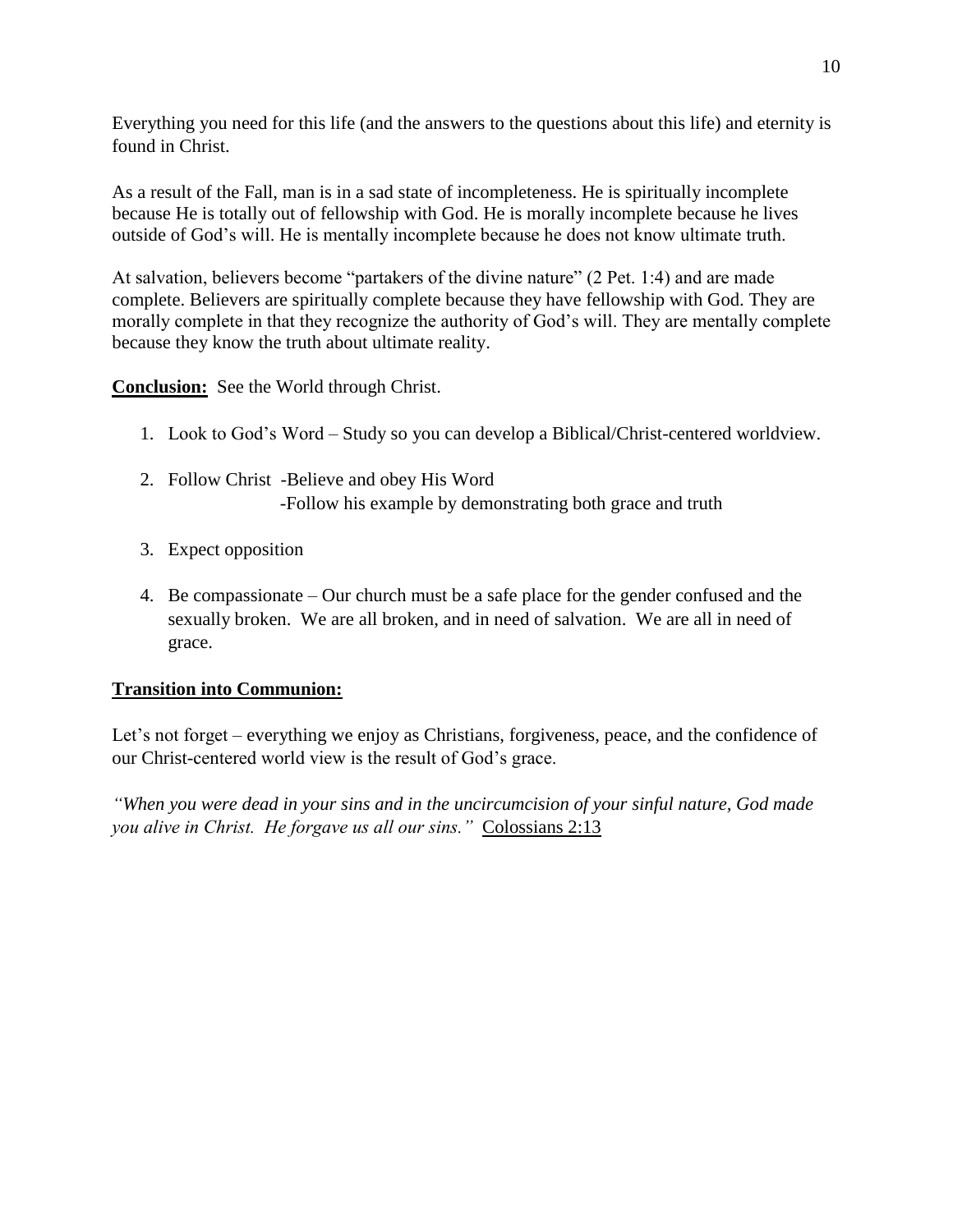## **We Cannot be Silent – R. Albert Mohler, Jr.**

#### **What Does the Bible Really Have to Say About Sex?**

For Christians, the first question to ask when confronting any issue is, what does the Bible say? The answer to this question is fundamental to Christian faith and practice. The ultimate authority for our understanding of reality is the Bible, which is nothing less than the very Word of God. Our knowledge on anything of importance regarding essential questions of life is grounded in the reality that the one true and living God is not only the God who *is* but also the God who *speaks*.

As evangelical theologian Carl F. H. Henry explained so beautifully, God loves us so much that He forfeits His own personal privacy that His creatures might know Him. For this reason, evangelical Christians turn to Scripture by instinct. Going back to the Reformation itself, we live by the principle of *Sola Scriptura*, affirming that Scripture and Scripture alone is our final authority. The reason for this is straightforward. We believe that when Scripture speaks, God speaks. This means that to obey the Scriptures is to obey God and to disobey the Scriptures is to disobey God.

#### **A Biblical Theology of Sex**

Since Scripture must be interpreted according to this master narrative, when we consider what the Bible says about sex, gender, marriage, and family, we must begin our inquiry in the first act of the biblical story by recognizing that the doctrine of creation provides several essential theological principles for our understanding of sex and gender.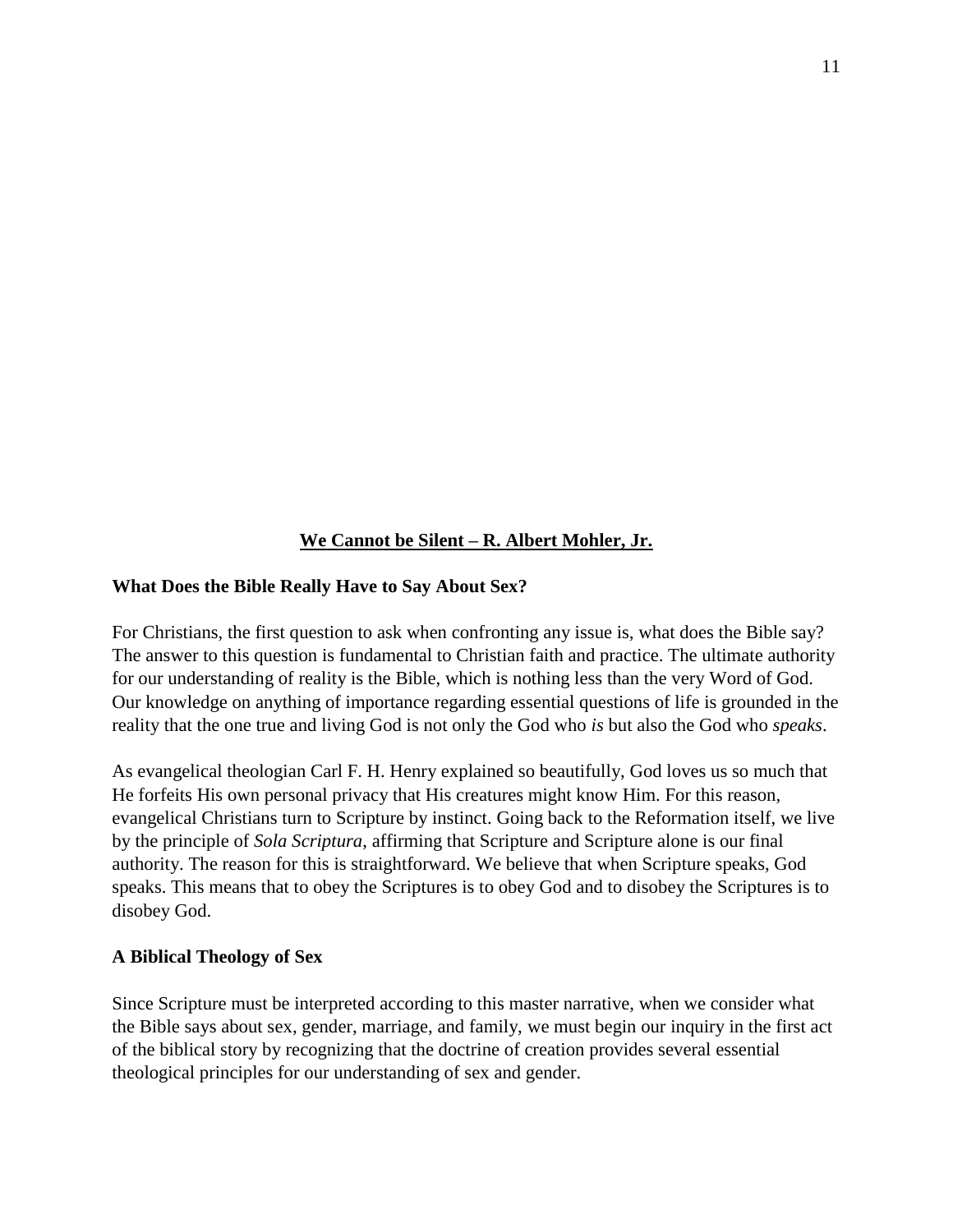#### **Creation, Gender and Marriage**

The first essential theological principle is the sovereignty of God over all creation. The Creator has the absolute and solitary right to define the purpose of what he has created. As Genesis 1 tells us, human beings, and human beings alone, were created in the image of God. Furthermore, those human beings are gendered – identified as male and female. Together, the man and the woman were given the responsibility to exercise dominion, multiply, and fill the earth. They were given this responsibility as a couple – a husband and wife explicitly charged with procreation as part of their stewardship and ministry.

Genesis 2 provides an even deeper insight into what it means for human beings to be made in the image of God as male and female. Scripture indicates that Adam did not declare his need for a companion; rather, it was God who declared it is not good that man should be alone (Gen. 2:18). Immediately thereafter, God reinforced this point to Adam – in what surely must have been an unforgettable way – by bringing all creatures to Adam so that he might name them. Adam exercised his assignment of dominion by naming the other creatures, but he realized their insufficiency for him. As the Scripture state, "For Adam there was not found a helper fit for him" (v. 20).

At that point, God caused a deep sleep to fall upon Adam and created the woman out of Adam himself (vv. 21-22) – not out of the dust of the earth, and not out of any alien or external substance. Then God presented the woman to Adam as the complementary helper (Hebrew: *ezer*) fit for him. Adam, who had just had the responsibility of naming the animals, then named the woman "Eve," for she had been taken out of man. "This at last is bone of my bones and flesh of my flesh." Adam declared, understanding that Eve was made for him and, correspondingly, he was made for her (v. 23). She was the complement and companion for him. Adam immediately understood the rightness and the fittingness of their exclusive companionship with one another.

Without any transition in the biblical narrative, we are taken to the institution of marriage and told that the pattern from Adam and Eve forward will be that a man will leave his mother and his father, and will *cleave* to his wife (v. 24 KJV). The two then became one flesh. The righteousness of the man and the woman and their unity in a conjugal relationship means that they were naked in the garden and unashamed (v. 25). They were made distinctively male and female with God's glory demonstrated in the maleness of the male and in the femaleness of the female. Further, they were joined together in the conjugal union of marriage and given the divine assignment to multiply and to fill the earth.

The Bible does not present marriage as a "contract," which so many Western societies in the modern age have reduced it to. Rather, Scripture presents marriage as a covenant that reflects God's own covenant-making love in Jesus Christ (Eph. 5:22-33). God's faithfulness in making and keeping his covenants is on display in the lasting covenantal faithfulness of a man and a woman who enter into the monogamous, lifelong union of marriage.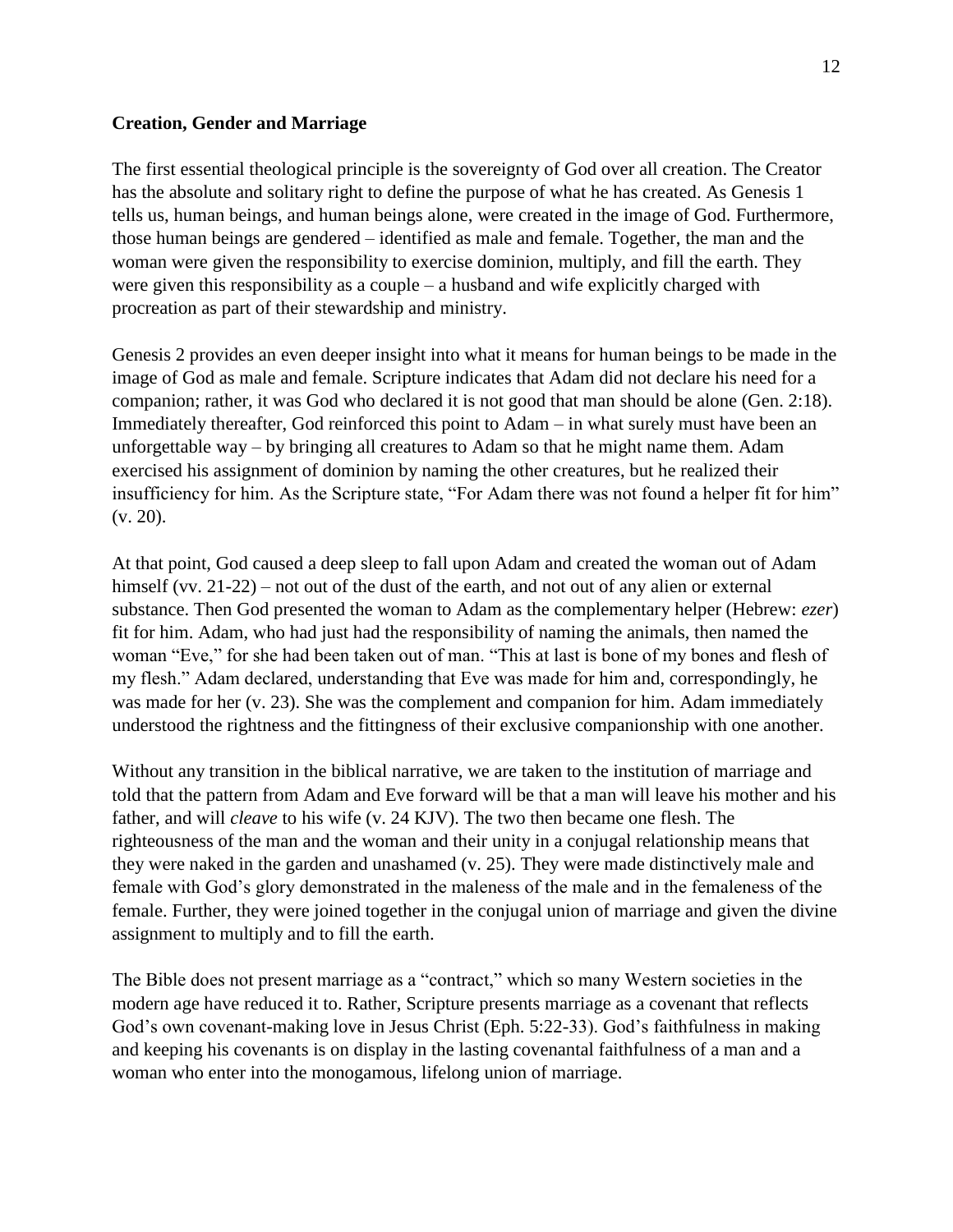Thus, in the very beginning, human beings are defined as male and female, not just as abstract genders. They are biologically sexed individuals who are created for the glory of God, for each other, and for a conjugal relationship that has as its end the one-flesh relationship of the marital act and the aim of procreation.

#### **Fallen Sexuality**

Genesis 3 explains why brokenness exists in the created order. The third chapter of the Bible explains why the universal human experience is one affected by sin, death, and disobedience rather than health and flourishing. Furthermore, the fall helps us understand why every dimension of the created order bears testimony to the effects of human sin and God's judgment upon that sin. In the garden, the on-flesh union of the man and woman was presented without any stain of sin, any potential embarrassment, or even the slightest insinuation of depravity or corruption. If anything, marriage becomes more important, not less, after the fall. As the traditional Christian wedding language of *The Book of Common Prayer* expresses it, one of the purposes of marriage is to serve as a "remedy for sin." After the fall, marriage and the rightly ordered family become not only a testimony to the goodness of God but also a massive defense against the effects of sin in the world.

Moving forward, the biblical narrative is abundantly honest about the brokenness of humanity. The Bible is straightforward in its depiction of sexual sin – from adultery to incest and bestiality to same-sex behaviors. The Bible's honesty on these matters is an incredible gift to us. Through Scripture, we understand that sin affects every human relationship, even our most intimate relationship – our marriages and families. This portrait of our depravity reveals to us our greatest need – our need of redemption.

As Scripture also makes clear, the identity of the human being as male and as female points to marriage as the context in which the man and the woman, made for each other, are to come together in a union that is holy, righteous, and absolutely necessary for human flourishing. The scriptural teachings concerning sexuality and marriage show that God made us as sexual beings and gave us sexual feelings, passions, and urges in order that these would be channeled into the desire for marriage and the satisfactions of marital faithfulness.

Sex, gender, marriage, and family all come together in the first chapters of Scripture in order to make clear that every aspect of our sexual lives is to submit to the creative purpose of God and be channeled into the exclusive arena of human sexual behavior – marriage – defined clearly and exclusively as the lifelong, monogamous union of a man and a woman.

## *How to talk to your kids about Gender* **- Mark Spansel, The Gospel Coalition, April 14, 2015**

From the minute Michelle and I got married, we had godly people around us modeling marriage and family. By the time we were preparing for our first child to enter the world, we'd watched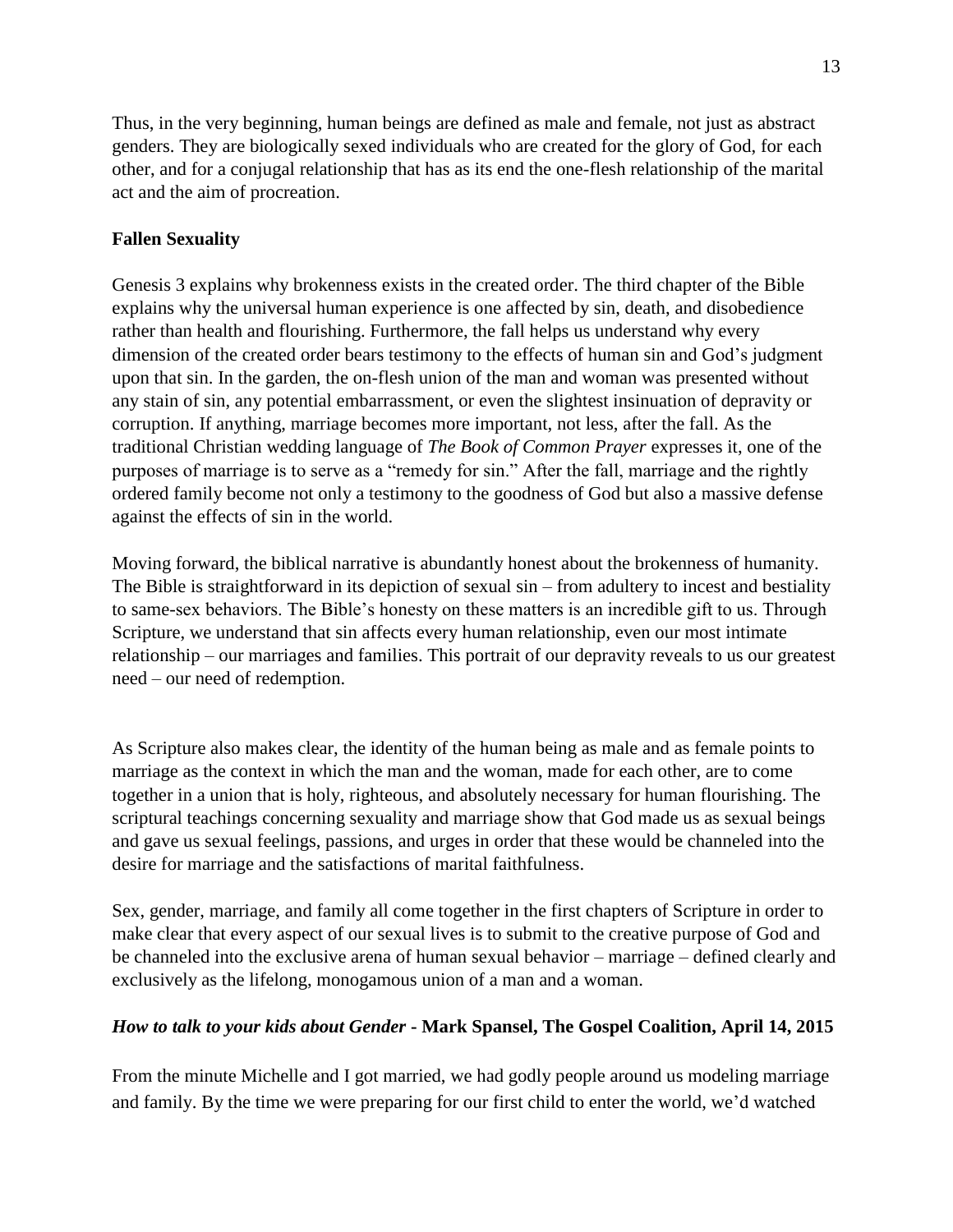moms and dads around us closely, taken a few parenting classes, and drilled our close friends as to the "keys to successful parenting."

But nothing really prepared me for the conversation I recently had with my kids.My sons and I were sitting in the corner of a Dunkin' Donuts when a young man I'd counseled in previous years came over and said hello. It took me about 30 seconds to realize whom I was speaking with. This young man was now identifying as a transgender woman. I'd heard he'd made this decision but hadn't yet bumped into him. We chatted briefly and shortly thereafter left to get the kids to school. Once we got in the car, I hoped my kids wouldn't press in and ask too many questions about the encounter. But of course they did. This is 2016, and my kids go to public school. We have a TV in our home, and they are generally observant teenagers. Unfortunately I hadn't rehearsed this "lesson" in my parenting arsenal.

Talking to my kids about transgender issues wasn't in the parenting class Michelle and I took years ago. But here's what I said.

# **God Made Gender**

I reminded my kids that way back in the early pages of Genesis it says that God created gender: "Male and female he created them" [\(Gen. 1:27\)](http://biblia.com/bible/esv/Gen.%201.27). We don't get to choose our gender. Whether one is male or female is in the creative power and wisdom of God. Someone may struggle with "feeling" male or female, but that doesn't *make* him or her different than God intended.

In the beginning, God determined that two genders were the perfect expression of his image. In the man and in the woman, then, God's image is displayed—both in the individuals themselves and in the way they relate to each other as same (human) and as distinct (gender). One isn't better than the other, nor did God design a way for humanity to switch between the two.

# **We All Struggle with Identity**

I want my kids to be able to adequately navigate the waters of sexual identity for themselves. This is a watershed issue in our day that isn't going away.

So I explained clearly to them how this young man I spoke with identified himself more as a woman. We then talked about how everyone struggles at some level to understand who they are and why God made them the way he did. I reassured them it's normal to wrestle with such issues of identity, but that gender identity in particular is determined by God, and that transgender